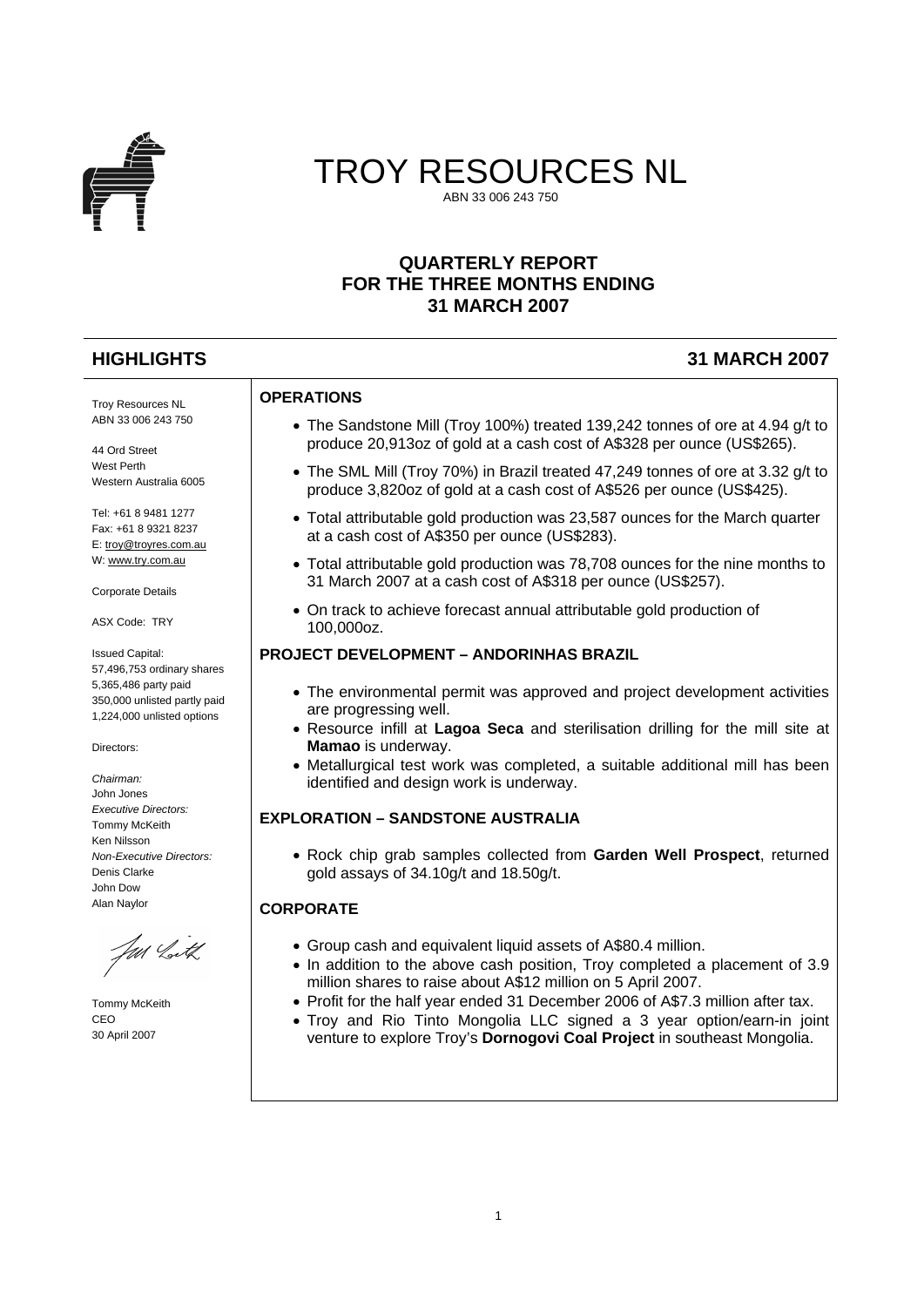

## **CORPORATE**

#### **Half Year Report**

During the quarter, Troy announced a record net profit after tax and minorities of \$7.3 million for the half year ended 31 December 2006 (2005: \$10.3 million).

The profit was generated from revenue of \$41.3 million (2005: \$42.7 million) and production of 55,121 ounces of gold (2005: 71,186 ounces).

The profit for the half year was achieved after expensing \$4.5 million for exploration (2005: \$3.7 million) and amortisation and depreciation of \$3.1 million (2005: \$2.2 million).

#### **Placement**

On 5 April 2007, the company completed the placement of 3.9 million ordinary shares at a price of \$3.10 per share to institutional investors in Australia and overseas to raise approximately \$12 million.

#### **Dornogovi Coal Project (Troy 100%)**

In February, Troy Resources NL ("Troy"), through its wholly owned Mongolian subsidiary Troy Mongolia Alt Resources and Rio Tinto Mongolia LLC ("Rio Tinto") signed a 3 year option/earn-in joint venture pertaining to the exploration of Troy's Dornogovi Coal Project in southeast Mongolia. The property is underlain by Cretaceous continental sedimentary rocks (including coal measures) on a basement of Jurassic and older igneous and metamorphic rocks that are known to be prospective for copper, gold and uranium.

Rio Tinto has the right to earn a 60% interest in the project by sole funding a pre-feasibility study within 3 years. Rio Tinto has committed to spend at least US\$250,000 on exploration work in the first year. Rio Tinto can earn an additional 20% interest in the project by funding a feasibility study and announcing the decision to mine. Troy may elect to reduce its interest to 15% in exchange for Rio Tinto carrying Troy's share of construction costs to be repaid from initial profitable project cash flow.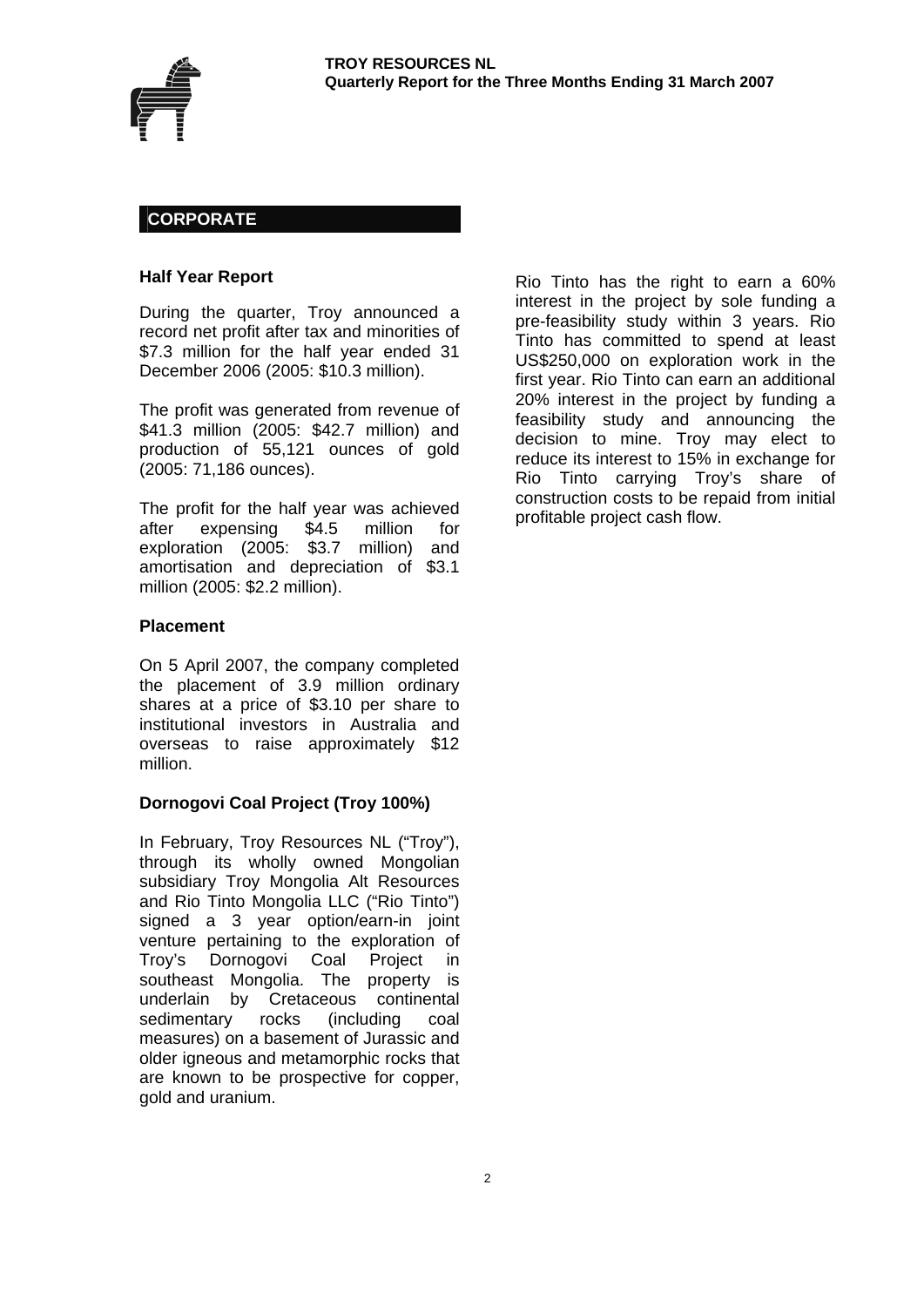

## **OPERATIONS**

## **SANDSTONE – AUSTRALIA (Troy 100%)**

#### **Production Summary**

|                         | <b>March 2007</b><br>Quarter | <b>March 2006</b><br>Quarter | 9 months to<br>31 March<br>2007 | 9 months to<br>31 March<br>2006 |  |
|-------------------------|------------------------------|------------------------------|---------------------------------|---------------------------------|--|
| <b>Tonnes Milled</b>    | 139.242                      | 124.957                      | 422.910                         | 374.118                         |  |
| Head Grade g/t          | 4.94                         | 3.53                         | 5.28                            | 4.80                            |  |
| Recovery %              | 94.7                         | 94.7                         | 94.4                            | 94.7                            |  |
| <b>Gold Produced oz</b> | 20.913                       | 13.370                       | 67.846                          | 54.648                          |  |
| Cash cost per oz        | A\$328                       | A\$294                       | A\$295                          | A\$204                          |  |

"Cash Costs" are defined to include all expenditures directly incurred on mining and milling, plus overheads and outgoings net of movements in deferred mining costs and stockpiles, but exclude Government gold royalty payments.

#### **Health, Safety & Environment**

A Safety Coordinator was appointed to overview safety at the Sandstone Site and to implement and manage the recently completed Site Management Plan.

Environmental consultants conducted a survey of all the disturbed areas around the Sandstone Operations and will complete a report on a proposed rehabilitation program.

#### **Mining**

Mining continued in the Lord Nelson Pit between RL 421m and RL 411m. The cutback on the eastern wall was completed during the quarter. A total of 516,375 bcm of material was mined containing 99,726 tonnes of ore grading 8.59 g/t Au. The contained gold in the ore mined was 21% above the amount calculated in the resource model.

Production was restricted due to waste mining in the slip area. The cut back has stabilised the eastern wall and mining of the Lord Nelson pit should be completed in the June quarter.

Approval was obtained from the Department of Environment and Conservation to lay the dewatering pipe line from the Lord Henry Pit and dewatering has commenced.

Mining has therefore recommenced at the Lord Henry Pit where a total of 61,102 bcm of material was mined in March, containing 20,825 tonnes of ore grading 3.35 g/t Au.

## **Processing**

The mill treated 139,242 dry tones of ore grading 4.94 g/t yielding 20,913 ounces of gold.

Mill throughput was restricted in the last month of the quarter, due to the hardness of Lord Nelson high grade ore.

Refurbishment of the CIL tanks commenced and repairs to two tanks were completed. A major planned maintenance shut down will be conducted during the next quarter.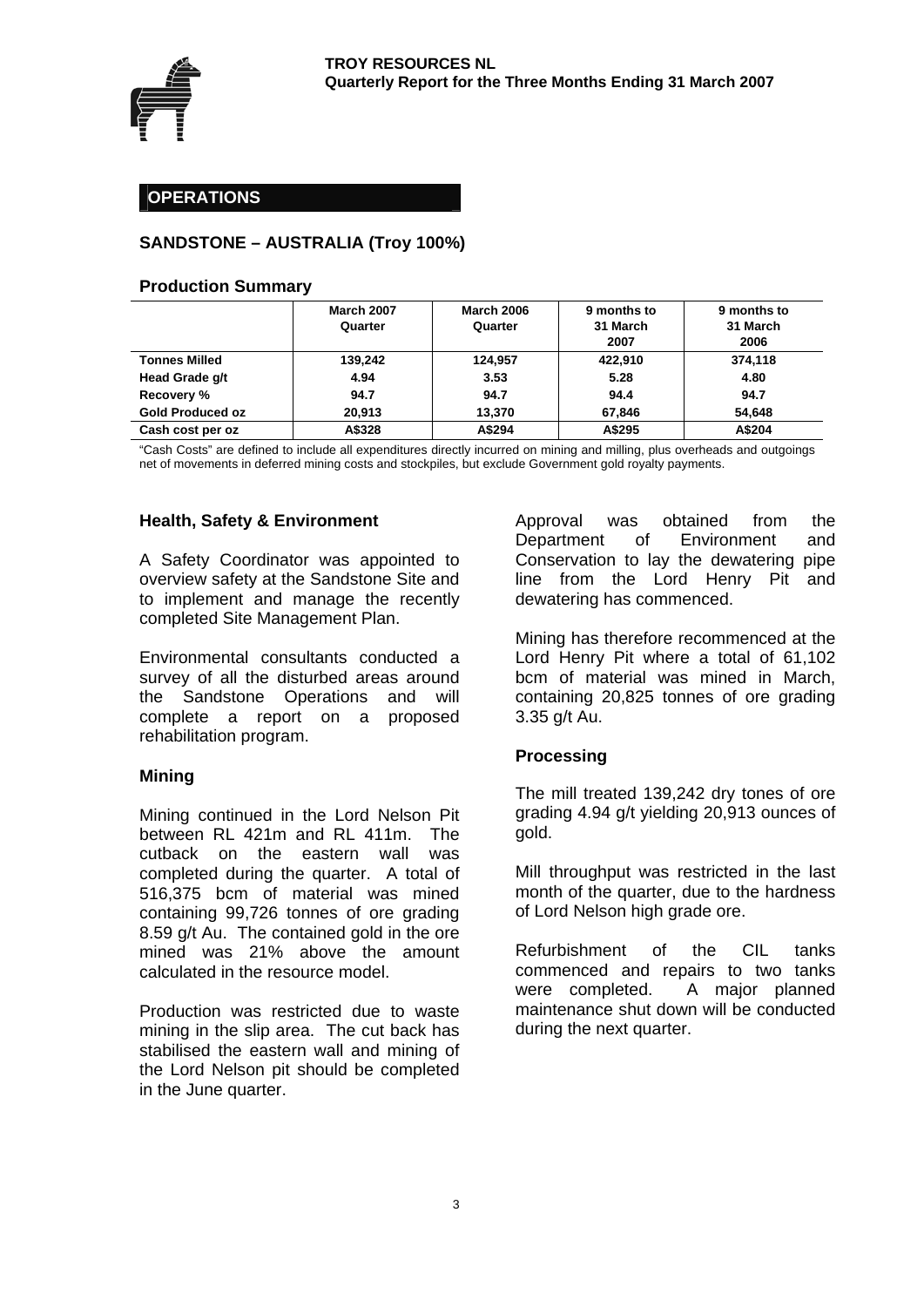

# **SERTÃO MINERAÇÃO LTDA ("SML") BRAZIL – (Troy 70%)**

|                         | <b>March 2007</b><br>Quarter | <b>March 2006</b><br>Quarter | 9 months to<br>31 March<br>2007 | 9 months to<br>31 March<br>2006 |  |
|-------------------------|------------------------------|------------------------------|---------------------------------|---------------------------------|--|
| <b>Tonnes Milled</b>    | 47,249                       | 21,303                       | 157,004                         | 66,361                          |  |
| Head Grade g/t          | 3.32                         | 17.3                         | 3.54                            | 26.4                            |  |
| Recovery %              | 75.8                         | 91.0                         | 87.0                            | 92.7                            |  |
| <b>Gold Produced oz</b> | 3,820                        | 10.774                       | 15.549                          | 52.224                          |  |
| Cash Cost per oz        | A\$526                       | A\$365                       | A\$460                          | A\$215                          |  |
|                         | <b>US\$425</b>               | <b>US\$261</b>               | <b>US\$372</b>                  | <b>US\$153</b>                  |  |

#### **Production Summary 100%**

"Cash Costs" are defined to include all expenditures directly incurred on mining and milling, plus overheads and outgoings net of movements in deferred mining costs and stockpiles, but exclude Government gold royalty payments

## **Health, Safety & Environment**

There was one minor lost time injury and no significant environmental incidents during the quarter.

Construction of the Intensive Care Unit at a local Goias hospital, supported by the company, is close to completion.

## **Mining**

Mining of the **Antena Deposit** progressed well considering the poor weather conditions and is about 80% complete. The permit for **Antena Sul Deposit** was received and it is expected that mining will be completed by end July 2007 when all mining at Sertão is scheduled to be completed.

Rehabilitation of both mine and exploration sites is under way.

## **Processing**

The Sertão Operation was affected by a longer than normal rain period making it necessary to re-schedule the processing of partly refractory material left to be treated on completion of the project. The recovery from this material was however in line with expectations and total gold production was 10% below budget for the period.

## **PROJECT DEVELOPMENT**

## **Andorinhas**

Project development progressed well during the quarter. Metallurgical test work completed indicates that additional grinding capacity is required to the SML Mill. A suitable additional mill has been identified and the importation and design work is under way. The altered design will enable processing rates to be increased.

The environmental permit was approved which will cover the initial mining and processing requirement for both the open pit and the underground operations.

Site buildings were designed and construction will start in the June quarter.

The geotechnical work completed by Golders and Associates is progressing in line with the development schedule, work includes hydrological studies and tailings dam design. Contracts have been signed for geotechnical and exploration / in fill drilling.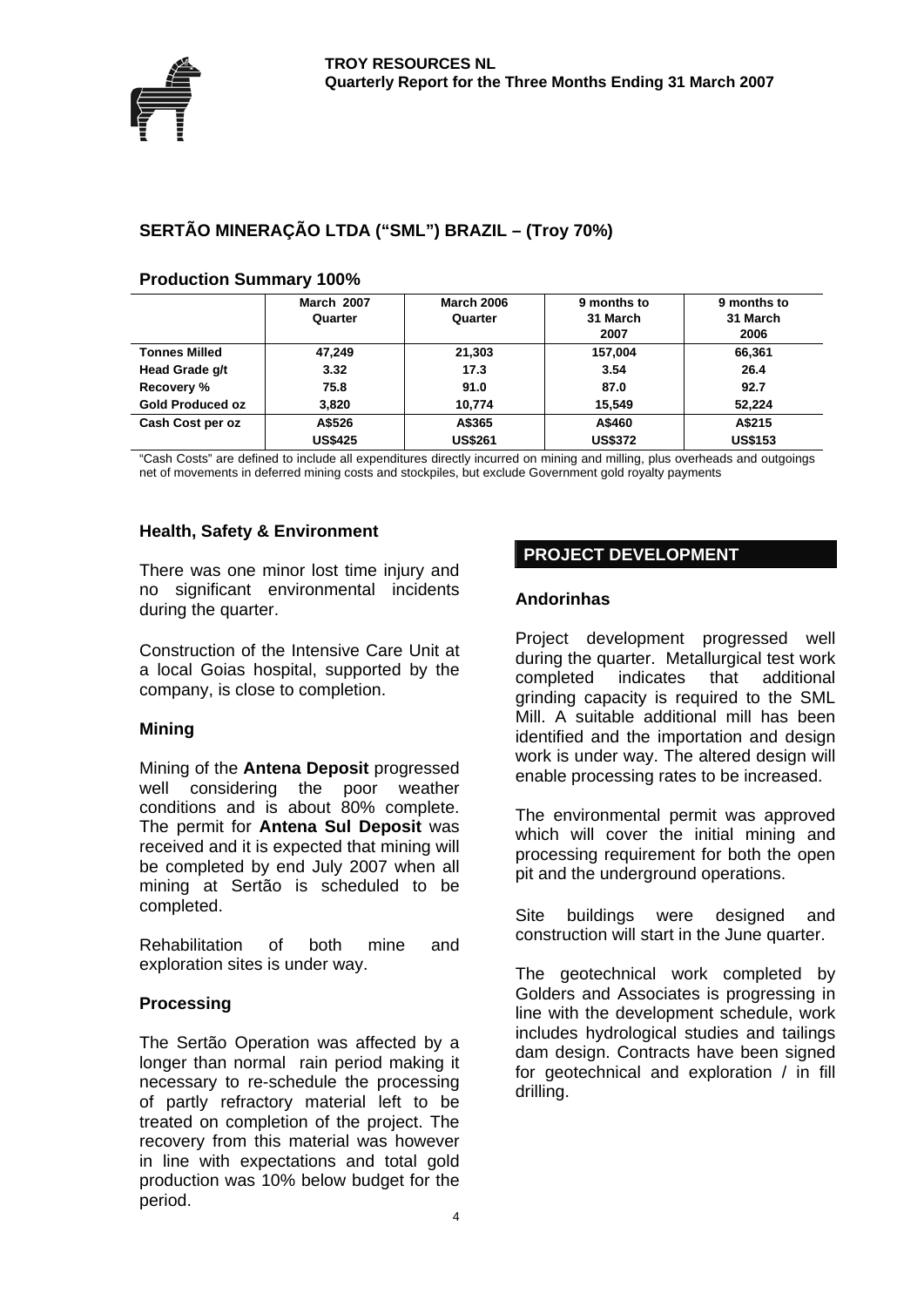

Supply processes and logistics for operating the Andorinhas Project were established. A security and safety survey was completed and follow-up work is ongoing.

Diamond drill core held by CVRD is being transferred to the Andorinhas site. This will facilitate further geological and metallurgical studies.

Two additional exploration licenses were granted during the quarter. Discussions with land owners to finalise all agreements are under way and are expected to be completed by June 2007.

Detailed re-examination of **Mamao Zone** diamond core identified biotite alteration within a strongly sheared meta-basalt, as a mappable alteration envelope associated with the M2 gold bearing quartz lodes. Both the lodes and the biotite altered zone are surrounded by a second broader zone of chloritic alteration. Within the M2 Lode, visible gold is often hosted within milky grey white, often brecciated quartz veins with pyrite.

Plans have been finalised for a resource infill drill program at the **Lagoa Seca Zone** and sterilisation drilling for the mill site at Mamao. A total of 23 holes for 1,440m are planned at Mamao and 21 holes for 1,540m at Lagoa Seca.

Project development remains on track to be in full commercial production in early 2008.

## **EXPLORATION REPORT**

## **EXPLORATION – AUSTRALIA**

## **Sandstone Project (Troy 100%)**

A total of twenty seven rock chip grab samples were collected from historical workings on the **Garden Well Prospect**, 6km to the south of the Sandstone Mill.

A best gold assay of **34.10g/t** was reported from the southern portion of the Garden Well area.

RC drilling is planned at the **Mulga Zone** to test a strong westerly dipping magnetic anomaly that peaks to the south where the unit is interpreted to attenuate into a north-northeast striking shear zone that yielded a best rock chip assay of **18.50g/t Au.**

Eighteen angled infill RAB holes (1,243m) were drilled at the **Bulletin Prospect** to follow-up intersections of 1m @1.71g/t Au and 3m @ 0.65g/t Au reported in the December quarter (see Table 1). Best follow-up results include: 5m @ 1.67g/t Au from 10m and 5m @ 1.60g/t Au from 45m. Mineralisation is associated with goethitic quartz stringers related to east-northeast oriented intermediate porphyry intrusive which cuts through the main area of workings. Recent results confirmed the limited potential of the Bulletin mineralisation and no further work will be carried out.

Two hundred and six RAB holes (8,045m) were drilled on the **North Swede Prospect** on 800m spaced traverses designed to test a target hosted within a folded banded iron formation situated in the southeast portion of the Sandstone greenstone belt in the vicinity of the West Indomitable and Lightning shears. The drilling has significantly downgraded the gold prospectivity of the area but holes drilled within the central portion of the target area intersected abundant course pyrite over a width of 600m that yielded nickel assay values in the order of  $1,000$ ppm  $-1,500$ ppm. The best gold assay value reported was 2m @ 0.40 g/t from 10m.

In February, detailed structural mapping was conducted by Jigsaw Geoscience Consultants in the **Lord Nelson** and **Lord Henry Pits** to assist in the identification of drill targets at depth below the current planned pits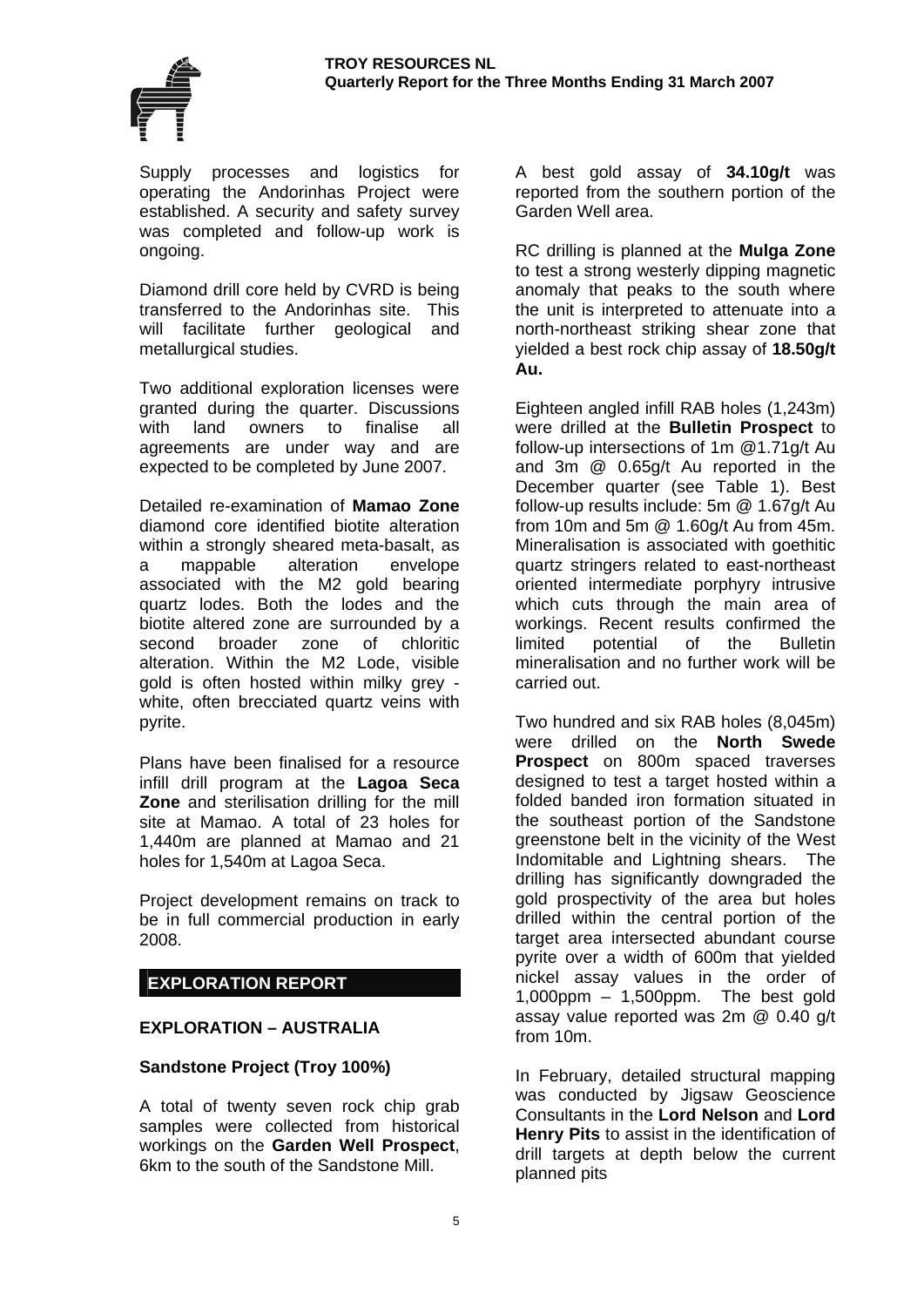

At Lord Nelson, the east lode swings around to the northwest at the north end of the pit to follow a granodiorite dyke. Elevated gold values are associated with the contact of the granodiorite dyke and the ultramafic schist footwall. This zone warrants further investigation as a potential down-plunge drill target.

At Lord Henry, the north dipping mineralised veins cut through a series of sub-vertical north-northwest striking veins with elevated gold values occurring at the intersection of the two vein sets. These structures were not identified during resource modelling and are not reflected in the block model. RC drilling is now being planned to test the down-plunge potential of these structures and to evaluate the potential for additional north dipping stacked lodes.

#### **Bronco Plains JV – Western Australia (Troy Earning 60%)**

Image Resources was formally advised of Troy's decision to withdraw from the **Bronco Plains Project**. Troy has fulfilled its first year minimum expenditure commitment. As no interest was earned, management of the tenements was returned to Image.

## **EXPLORATION BRAZIL**

## **SML Exploration (Troy 70%)**

In February, exploration at the SML project was stopped with work now focusing on rehabilitation and final report compilation.

RAB drilling at **Paraiso Zone (Digo Digo Prospect)** intersected narrow zones of mineralisation associated with silica + biotite + pyrite + chalcopyrite alteration of a chlorite schist package. Assay results included 2m @ 3.65g/t Au. The anomaly has a strike extent of 700m and remains open to the east (See Table 2).

RC drilling along the previously identified 480m long **Nena Zone at Digo Digo Prospect** intersected gold mineralisation in the supergene horizon. Results included 3m @ 3.98g/t Au (See Table 3). The primary source of the mineralisation remains unknown, however interpretation of ground magnetic data indicates the mineralisation occurs along a stratigraphy parallel structure, with the highest grades occurring where this structure is terminated by a northeast trending fault.

RAB drilling was undertaken at the **Frutuoso Prospect** located about 11km to the northwest of the Sertão Mine intersected low grade gold mineralisation, including 3m @ 0.96g/t , associated with quartz veining and pyrite + sericite + silica + carbonate alteration of chlorite schists. Rock chip sampling of surface gossans returned gold results up to 6.83g/t.

## **EXPLORATION – MONGOLIA**

## **Gutain Davaa Project (Troy earning 80%)**

During the quarter a re-assessment of all geological, structural, geochemical and geophysical data for the **Toordogiin Shil Prospect** at Gutain Davaa was completed by Troy Mongolia geologists and an independent consulting geologist.

Additional soil sampling along strike of the TS Prospect is planned and drilling will follow.

## **Altanshiree Projects (Troy earning 80%)**

The high grade gold values reported from surface sampling of a number of quartz veins at Altanshiree do not continue at depth.

Rehabilitation work was completed and the properties were returned to the vendors.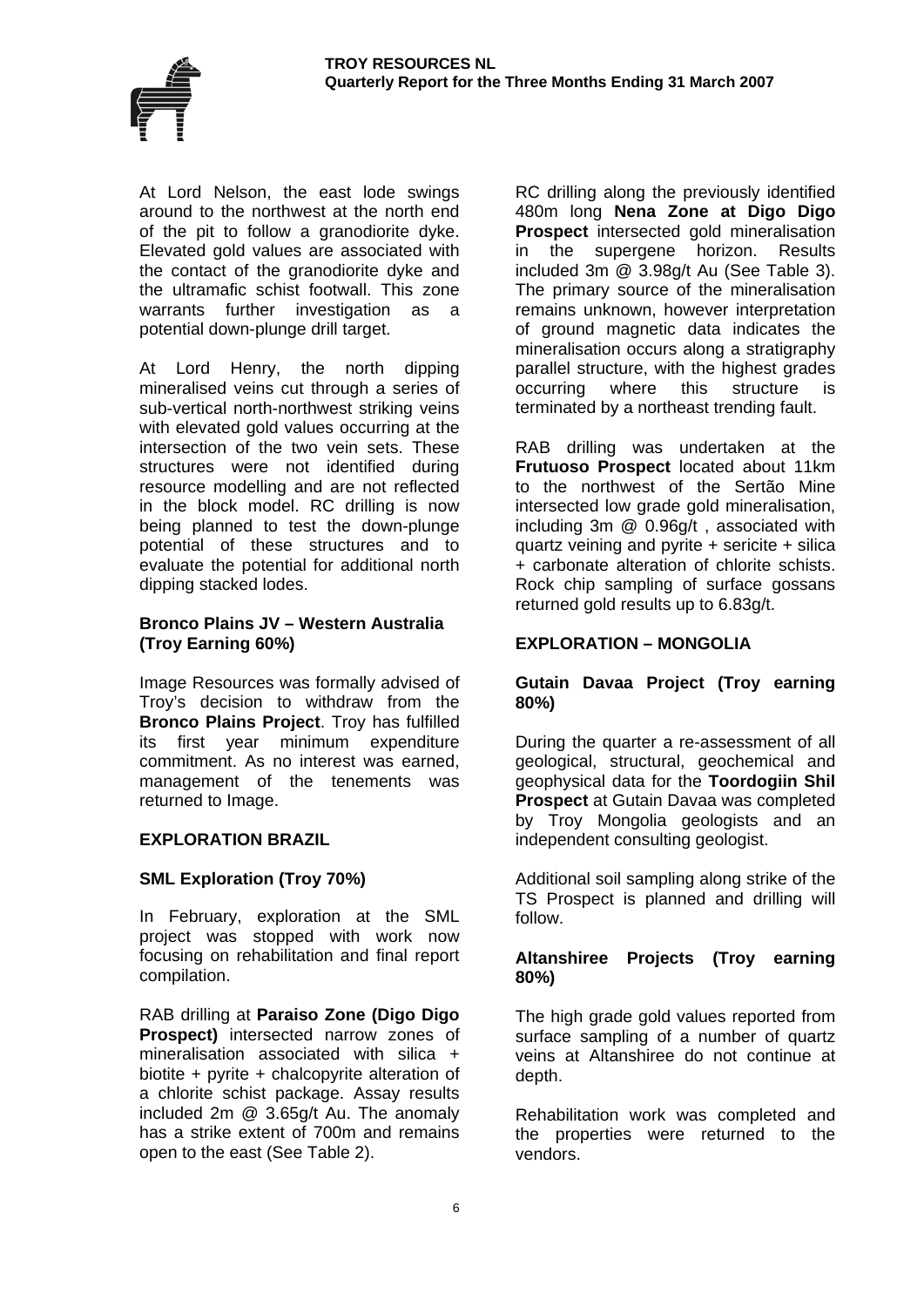



#### **Huren Tolgoi Project (Troy earning 80%)**

Processing and interpretation of data collected during a late November 2006 ground magnetics survey was completed. This data identified a series of northwest – southeast and north – south structural trends that mirror the margin of the granite intrusion and the strike trend of the host rock stratigraphy. Field work including detailed geological mapping and sampling (rock and soil) is planned for May 2007 and will be focused along these interpreted structures.

## **FINANCIAL REPORT**

## **CASH POSITION**

As at 31 March 2007, Troy within Australia held \$19.5 million in cash, plus equity investments with a market value of \$52.8 million and 5,721 ounces of gold awaiting sale (\$4.7m). This equates to a total of approximately \$77.0 million of liquid assets.

Troy's wholly owned Brazilian and European subsidiaries held cash deposits of A\$0.5million. At quarter end, Sertão Mineraçõ Ltda ("SML"), Troy's 70% owned Brazilian subsidiary, had the equivalent of \$2.2 million in cash (Troy's share). In addition, SML held 1,243 ounces of gold inventory, which approximates to \$0.7 million of revenue based on a gold price of \$821.66 per ounce (Troy's share).

**The Troy group equity share of cash and liquid assets is approximately \$80.4 million as at 31 March 2007.** 

#### **GOLD SALES**

Gold sales from the Sandstone operation for the quarter were 26,313 ounces at an average price of \$824 per ounce. The average Cash Cost was \$328 per ounce which gives a Cash Margin of \$496 per ounce for the quarter.

During the quarter, SML sold 5,600 ounces, of gold at an average price of US\$649 per ounce. The average Cash Cost was US\$425 per ounce, which gives a Cash Margin of US\$224 per ounce for the quarter.

#### **HEDGING**

The Company is totally unhedged, which results in full benefit of rises in the price of the gold flowing through to the Company.

#### **EXPLORATION EXPENDITURE**

During the quarter, exploration expenditure incurred was \$559,000 in Australia, \$300,000 in Mongolia, \$154,000 in Brazil and \$697,000 by SML (Troy share \$488,000). Troy's exploration expenditure for the quarter was therefore \$1.5 million.

Capital and development expenditure in Australia during the quarter was \$0.4 million.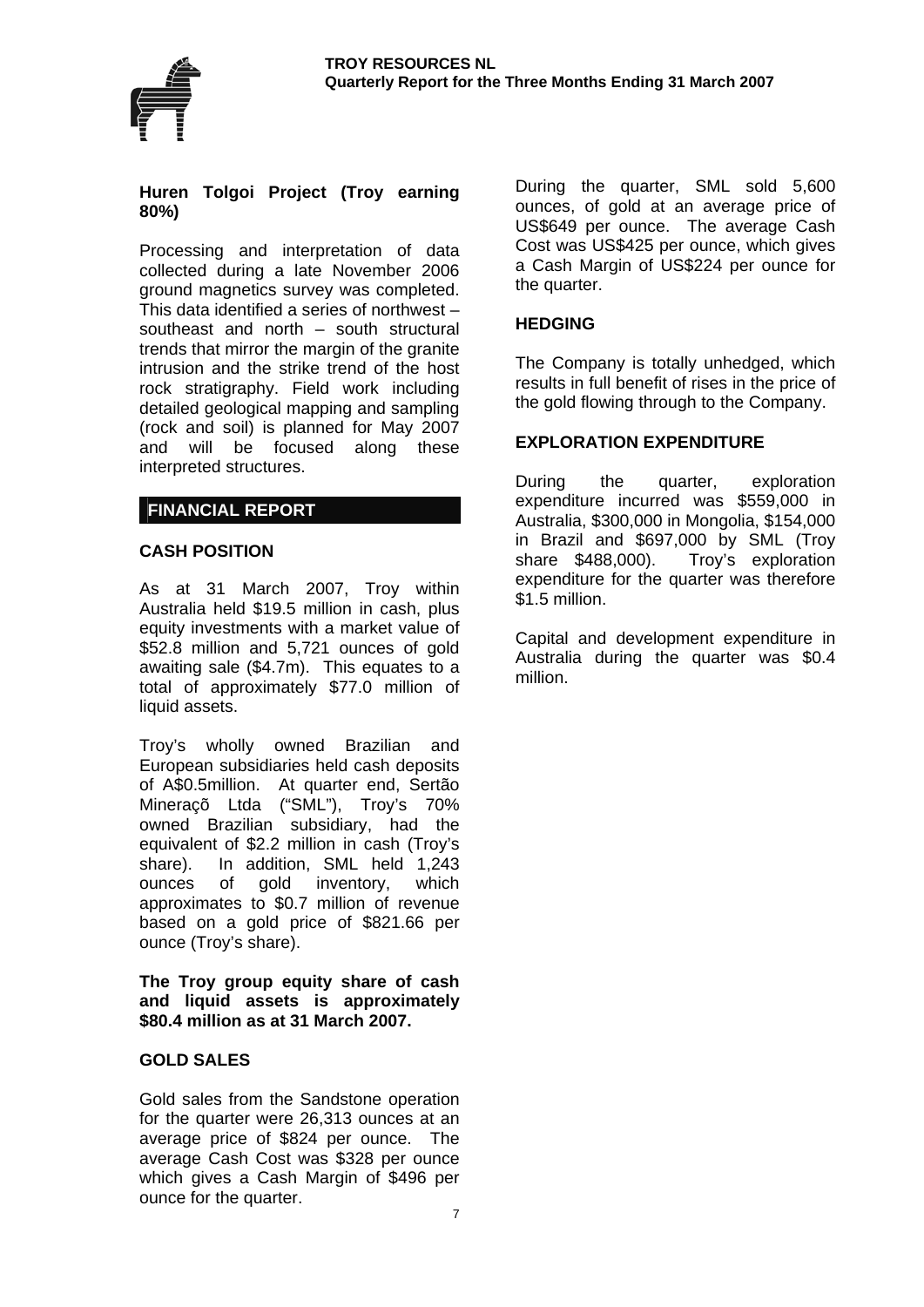

## **FURTHER INFORMATION**

| T D McKeith<br><b>Chief Executive Officer</b> |
|-----------------------------------------------|
|-----------------------------------------------|

**J L C Jones Chairman** 

**Telephone +61 (0)8 9481 1277** 

#### **Email [troy@troyres.com.au](mailto:troy@troyres.com.au)**

Geological information in this Report has been compiled by Troy's Vice President Exploration & Business Development, Peter Doyle, who:

- Is a full time employee of Troy Resources NL
- Has sufficient experience which is relevant to the type of deposit under consideration and to the activity which he is undertaking to qualify as a Competent Person as defined in the 2004 Edition of the *'Australasian Code for Reporting of Exploration Results, Mineral Resources and Ore Reserves'*
- Is a Member of the Australasian Institute of Mining and Metallurgy
- Has consented in writing to the inclusion of this data

#### **This Quarterly Report is available on Troy's Website: www.try.com.au**

|                | <b>Prospect</b>              | ЕM     | <b>NM</b> | From (m) | To (m) | Width<br>(m) | Au g/t |
|----------------|------------------------------|--------|-----------|----------|--------|--------------|--------|
| <b>TAR2279</b> | <b>Bulletin</b>              | 742200 | 6890800   | 10       | 15     | 5            | 1.67   |
|                |                              |        |           | 45       | 55     | 10           | 0.35   |
| <b>TAR2282</b> | <b>Bulletin</b>              | 742100 | 6890800   | 50       | 55     | 5            | 0.31   |
| <b>TAR2284</b> | <b>Bulletin</b>              | 742000 | 6890800   | 50       | 55     | 5            | 0.25   |
| <b>TAR2286</b> | <b>Bulletin</b>              | 741900 | 6890800   | 40       | 45     | 5            | 0.33   |
| <b>TAR2292</b> | <b>Bulletin</b>              | 741950 | 6890600   | 25       | 35     | 10           | 0.41   |
| <b>TVR2853</b> | <b>North</b><br><b>Swede</b> | 737200 | 6879200   | 10       | 12     | $\mathbf{2}$ | 0.40   |
| <b>TVR3021</b> | <b>North</b><br>Swede        | 737060 | 6885200   | 30       | 35     | 35           | 0.25   |

#### **Table 1: Australia – Sandstone Exploration RAB Drill Results**

#### **Table 2: Brazil – SML Exploration Paraiso Zone Digo Digo Prospect RAB Drill Results**

| <b>Paraiso Prospect - RAB Drilling</b>                                          |        |         |    |    |               |              |  |  |
|---------------------------------------------------------------------------------|--------|---------|----|----|---------------|--------------|--|--|
| To<br><b>From</b><br><b>Northing</b><br><b>Easting</b><br>Hole ID<br>(m)<br>(m) |        |         |    |    | Length<br>(m) | Grade<br>g/t |  |  |
| <b>GDR281</b>                                                                   | 598359 | 8239580 | 3  | 5  | 2             | 3.65         |  |  |
|                                                                                 |        |         |    | 8  | 1             | 2.07         |  |  |
|                                                                                 |        |         | 15 | 16 | 1             | 0.52         |  |  |
|                                                                                 |        |         | 22 | 24 | 2             | 0.48         |  |  |